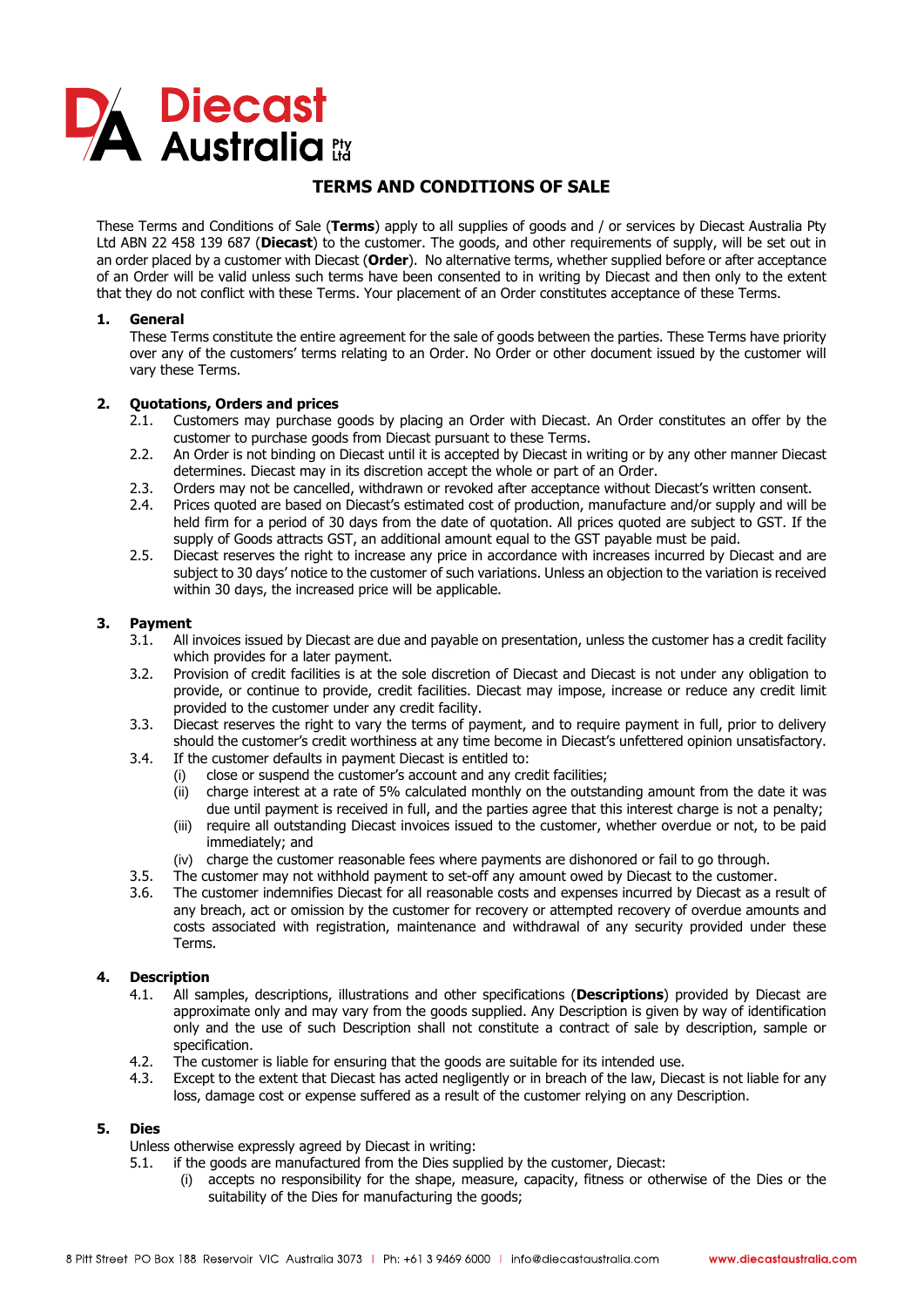

- (ii) shall not be liable for any loss in any way whatsoever for any loss or damage to the Dies;
- (iii) makes no warranty as to the quality, fitness for purpose or suitability of the Dies; and
- (iv) is not liable for any failure, delay loss or damage caused or in connection with any Dies supplied by the customer or any goods which are manufactured from those Dies;
- 5.2. the price of Dies produced, manufactured or supplied by Diecast is to be paid whether or not any goods are manufactured from those Dies;
- 5.3. as soon as the Dies have been fabricated, off tool samples will be submitted to the customer for approval (**Off Tool Sample**). Any alteration, amendment or addition must be notified to Diecast within 14 days from receipt of the Off Tool Samples. If any alteration, amendment or addition in variance from the original specification be required by the customer, additional costs will be applied and the customer agrees to assume all risk of resultant damage to the Dies. The production of product will commence on receipt of the customer written approval of the Off Tool Samples;
- 5.4. maintenance and repairs of all Dies shall be undertaken at the discretion of Diecast and shall be paid for by the customer provided that quotation prior to the commencement of repairs shall only be necessary in the event of major maintenance and repairs being required. If Diecast proceeds with maintenance and repairs to Dies supplied by the customer, the customer shall accept full responsibility and costs for such maintenance and repairs and will not make any claim against Diecast for loss or damage to the Dies or any other loss resulting therefrom;
- 5.5. the customer is liable for any charge incurred by Diecast for its acquisition or use of any tool, equipment, patters, design, system or any other device of manufacture required to satisfy or complete any order made by the customer;
- 5.6. in the event the customer die, tools, patents, and drawings are retained by Diecast for safekeeping. Diecast accepts no liability for any damage loss or deterioration of the same save that Diecast undertakes to store the same in a safe and responsible manner; and
- 5.7. Diecast reserves the right to hold all tooling as security in the event of default in payment of any monies due.

## **6. Claims**

- 6.1. The customer must notify Diecast in writing within 7 days of any claims in relation to the goods including but not limited to:
	- (i) allegations of defects or damage;
	- (ii) incomplete or incorrect Orders; or
	- (iii) disputed invoices.
- 6.2. The customer must act to mitigate any loss arising from a defect in the goods.
- 6.3. Any claim which is not notified to Diecast within 7days of delivery, or a failure to mitigate loss, shall result in the customers deemed acceptance that the goods are in compliance with the Order.

## **7. Limitation of Liability**

- 7.1. To the extent permitted by the Australian Consumer Law and any other applicable law, all conditions, guarantees or warranties (whether implied or otherwise) not set out in this Clause 7 are excluded. Nothing in this Clause 7 is to be interpreted as excluding, restricting or modifying any law or statute applicable to the supply of goods which cannot be excluded, restricted or modified.
- 7.2. Where permitted, the liability of Diecast for a breach of a condition or warranty that cannot be excluded is limited at Diecast's option to the replacement or repair of the goods or the supply of equivalent goods or the cost of replacing or repairing the Goods or of acquiring equivalent goods or the re-supply of the service or the costs of acquiring the service.
- 7.3. To the extent permitted by law, Diecast shall not be liable in any way whatsoever for:
	- (i) indirect, special, economic or consequential loss, cost, damage or expense;
	- (ii) loss of profit or business revenue, loss of chance or opportunity, damage to reputation or loss of value of intellectual property;
	- (iii) any loss or damage caused as a result of a delay or non-performance under these Terms, which is cause by a Force Majeure Event or any reason outside of Diecast's control; or
	- (iv) loss or damage incurred due to a customer's failure to install or use goods in the correct manner.

## **8. Quantity**

Delivery of 10% more or less than the quantity specified in an Order shall constitute fulfillment of the Order and any excess not exceeding 10% shall be taken by the customer who shall pay for the quantity actually delivered.

## **9. Delivery**

9.1. Diecast will endeavor to deliver the goods, or make the goods available for collection, at the time stated by Diecast however the parties acknowledge that delivery / collection dates and times are estimates only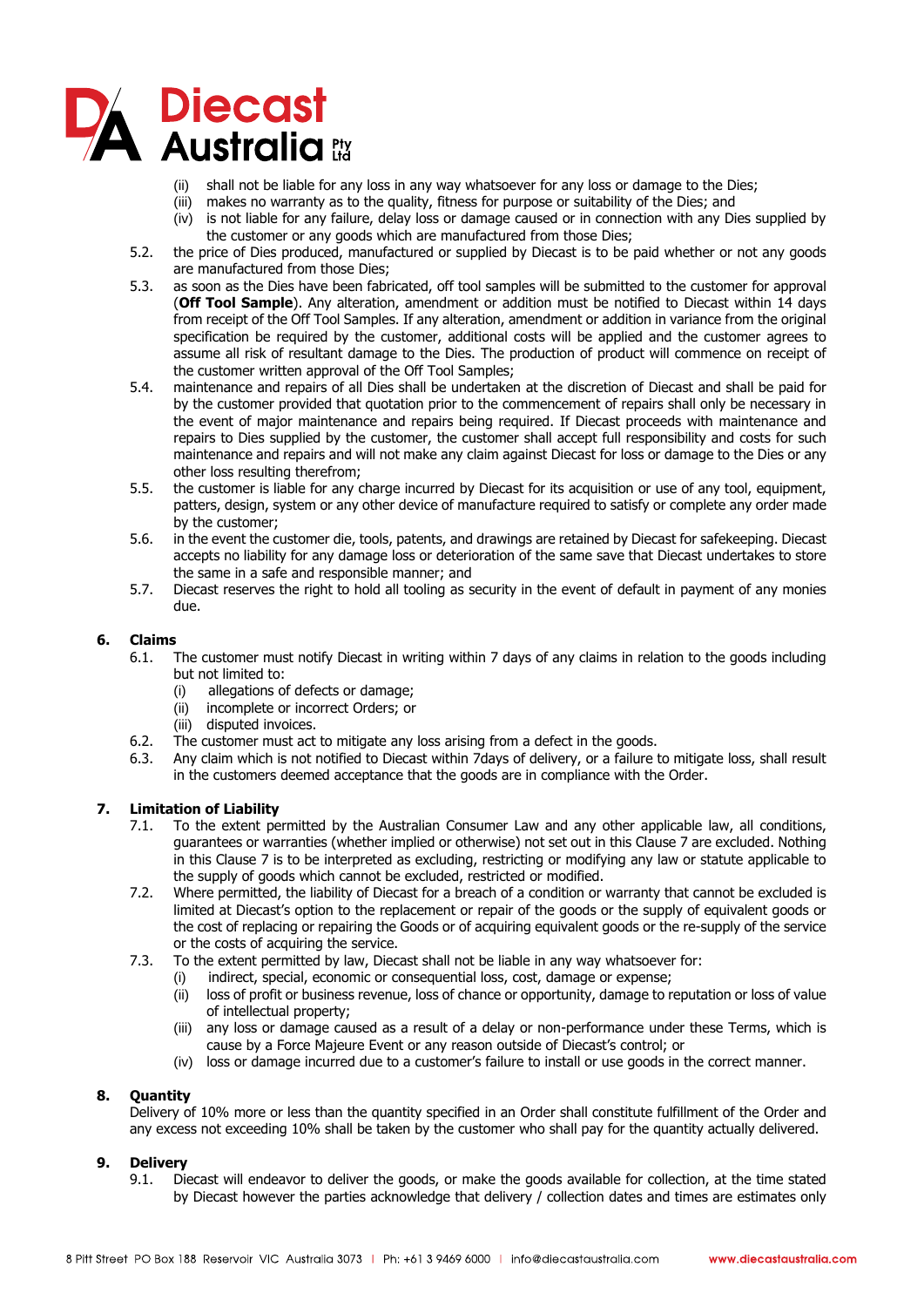

and the customer shall not be relieved of any obligation to accept or pay for the goods by reason of any delay in delivery or collection.

- 9.2. Diecast reserves the right to deliver by installments and these Terms apply to each instalment. Failure of Diecast to deliver any installment shall not entitle the customer to cancel the balance of the Order.
- 9.3. Diecast will not be liable for any loss or damage howsoever arising as a result or consequence of any failure to deliver or make available for collection or delay in delivery or collection arising from any circumstances including (without limitation) matters outside the control of Diecast including an act of God, war, terrorism, civil commotion, riots, floods, fires, pandemics, labour shortages or government actions, orders or directions, explosion, strike, lock-out or other industrial act or dispute or the break-down of or accident to plant, unavailability or shortage of raw materials, power supplies or transport facilities or failure or inability to obtain licences.
- 9.4. The customer must nominate an address for the goods to be delivered and authorises Diecast to leave the goods at the nominated address whether or not there is someone there to receive them. The customer warrants that the nominate address is suitable for the delivery and complies with all relevant legislation, including occupational health and safety regulations. Failure to provide a safe location for delivery may result in delivery not being completed and additional charges being occurred for any re-direction, redelivery or storage of the goods.
- 9.5. If a customer is collecting the goods, the customer acknowledges and agrees that entry onto Diecast's premises is at the customers own risk and that Diecast will not be liable for any loss, damage or injury caused by an act or omission whatsoever while on Diecast's premises. The customer indemnifies Diecast and holds Diecast harmless from any claim, loss or damage arising out of the customer's attendance at Diecast's premises.
- 9.6. Delivery of goods is deemed to have occurred when they are handed to the customer, are delivered to the customer's nominated address, or are collected by the customer from Diecast's premises.
- 9.7. Diecast may charge additional costs and fees incurred as a result of delays in delivery or collection caused by the customer or the conditions of the nominated address, including storage costs.
- 9.8. Diecast will not accept return of the goods unless otherwise agreed in writing and on terms agreeable to Diecast.

## **10. Property and Risk**

- 10.1. Title in the goods will pass from Diecast to the customer upon payment in full of all amounts owing to Diecast by the customer. The risk of loss or damage to the goods passes to the customer on delivery or collection of the goods.
- 10.2. Until such time as title passes, the goods are held by the customer as bailee for Diecast must be easily identifiable as Diecast's property. The customer may in the ordinary course of its business re-sell the goods, however it does so as a fiduciary agent of Diecast. If goods are re-sold before title passes, the customer assigns absolutely and unconditionally to Diecast all proceeds of the re-sale and will hold such part of the proceeds of the re-sale on trust for and as the fiduciary agent of Diecast.
- 10.3. Diecast may repossess the goods if any amount due by the customer in respect of the goods remains unpaid. The customer irrevocably grants to Diecast or its agent a licence to enter its premises to repossess the goods without being liable to the customer or any third party. The customers indemnifies Diecast in full for any loss or damage suffered by the goods between the time that risk in the goods passes and title in the goods passes.
- 10.4. The customer acknowledges that these Terms create a security interest pursuant to the Personal Property Securities Act 2009 (Cth) (**PPSA**). Each sale or supply of goods under these Terms is subject to the security agreement.
- 10.5. The customer charges all its right, title and interest in all real and personal property (including after acquired property) in favour of Diecast and consents to Diecast taking any action necessary to give effect to the charge including but not limited to the lodging of caveats or financing statements on the Personal Property Securities Register.
- 10.6. On demand, the customer will provide Diecast any information, or do any action, including execution of documents to ensure that Diecast has a perfected first ranking security interest in the goods under the PPSA.
- 10.7. The customer appoints Diecast and any person nominated by Diecast as its attorney with power to execute, sign and deliver such security document to effect the charge granted under clause 10(5).
- 10.8. To the extent permitted by the PPS Act the parties agree to contract out of the following sections of the PPSA: sections 95, 117, 118, 120, 121(4), 125, 126, 130, 132(3)(d), 132(4), 135, Division 6 Part 4.3, 142 and 143.
- 10.9. The customer waives its rights to receive a notice from Diecast of a registration event under section 157(1) of the PPSA.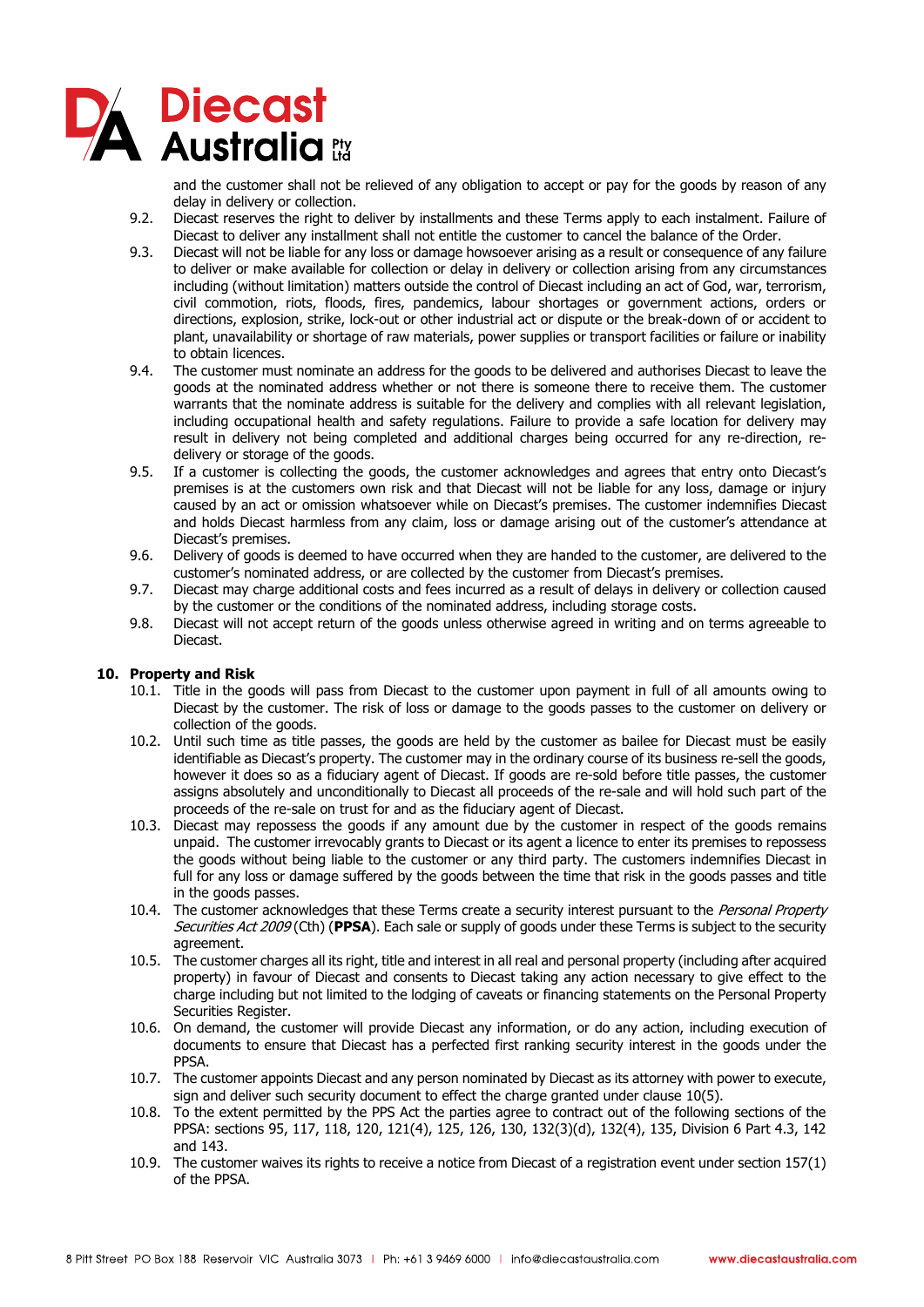

## **11. Default**

- 11.1. If the customer:
	- (i) is in breach of these terms and fails to remedy the breach within 14 days of being advised in writing of the breach;
	- (ii) fails or refused to take delivery of or collect of the goods and such failure or delivery continues for 14 days after Diecast notifies the customer that the goods are ready for delivery / collection; or
	- (iii) is placed under external management or makes an assignment, agreement or arrangement in respect of its assets for the benefit of its creditors, including but not limited to the appointment of a liquidator, receiver, manager, administrator or trustee,

### (**Breach**)

then Diecast may immediately:

- (i) suspend or terminate any credit facilities;
- (ii) suspend of cancel the manufacture or delivery of goods;
- (iii) require immediate payment of any invoices;
- (iv) cancel the agreement under these Terms; or
- (v) enforce Diecasts' rights under any security agreement.
- 11.2. The customer must indemnify Diecast for any loss or damage Diecast suffers or incurs as a result of any Breach including costs and expenditure in taking action in response to the Breach.

### **12. Intellectual Property**

- 12.1. The supply of goods or services to the customer does not constitute a transfer of any intellectual property rights in the goods or services of any part thereof. The customer shall not do anything inconsistent with or in infringement of such intellectual property rights including but not limited to the de-compilation, disassembly and re- engineering thereof.
- 12.2. Where Diecast provides the goods or services to the customer's design and specifications the customer agrees to indemnify and keep indemnified Diecast against all actions, claims, loss, damages, costs and fines that Diecast may incur or suffer as a result of a claim by a third party that the manufacture and sale by Diecast of the goods or any part thereof or the provision of the services infringes any intellectual property right of such third party.

#### **13. Performance and Representation**

The customer acknowledges that neither Diecast nor any person purporting to act on its behalf has made any representation or given any promise or undertaking which is not expressly set out in writing as to the fitness of the goods for any particular purpose or any other matter.

#### **14. Waiver**

Failure, delay or partial exercise by a party in exercising any right or remedy or to insist upon strict performance of any term warranty or condition does not constitute a waiver of any rights that party may have and no express waiver shall be deemed a waiver of any subsequent breach of any term warranty or condition.

## **15. Variation**

These Terms may only be varied in writing and signed by Diecast.

## **16. Customer Acknowledgment**

The customer acknowledges that the goods are not of a kind ordinarily acquired for private use or consumption and that it is not acquiring the goods for the sole purpose of re-supply but for the purpose of using them up or transforming them, in trade or commerce, in the course of a process of production or manufacture or of repairing or treating other goods.

#### **17. Subcontracting**

Diecast reserves the right to sub-contract at its sole discretion the production, manufacture or supply of the whole or any part of the goods, or of any materials or service to be supplied.

### **18. Notices**

- 18.1. A notice or other communication required or permitted to be given to a party must be in writing and may be delivered personally, by prepaid post or by email
- 18.2. A notice or other communication is taken to be delivered:
	- (i) if delivered personally or left at the party's address, upon delivery;
	- (ii) if posted within Australia to an Australian address, 3 business days after posting and in any other case, 10 business days after posting;